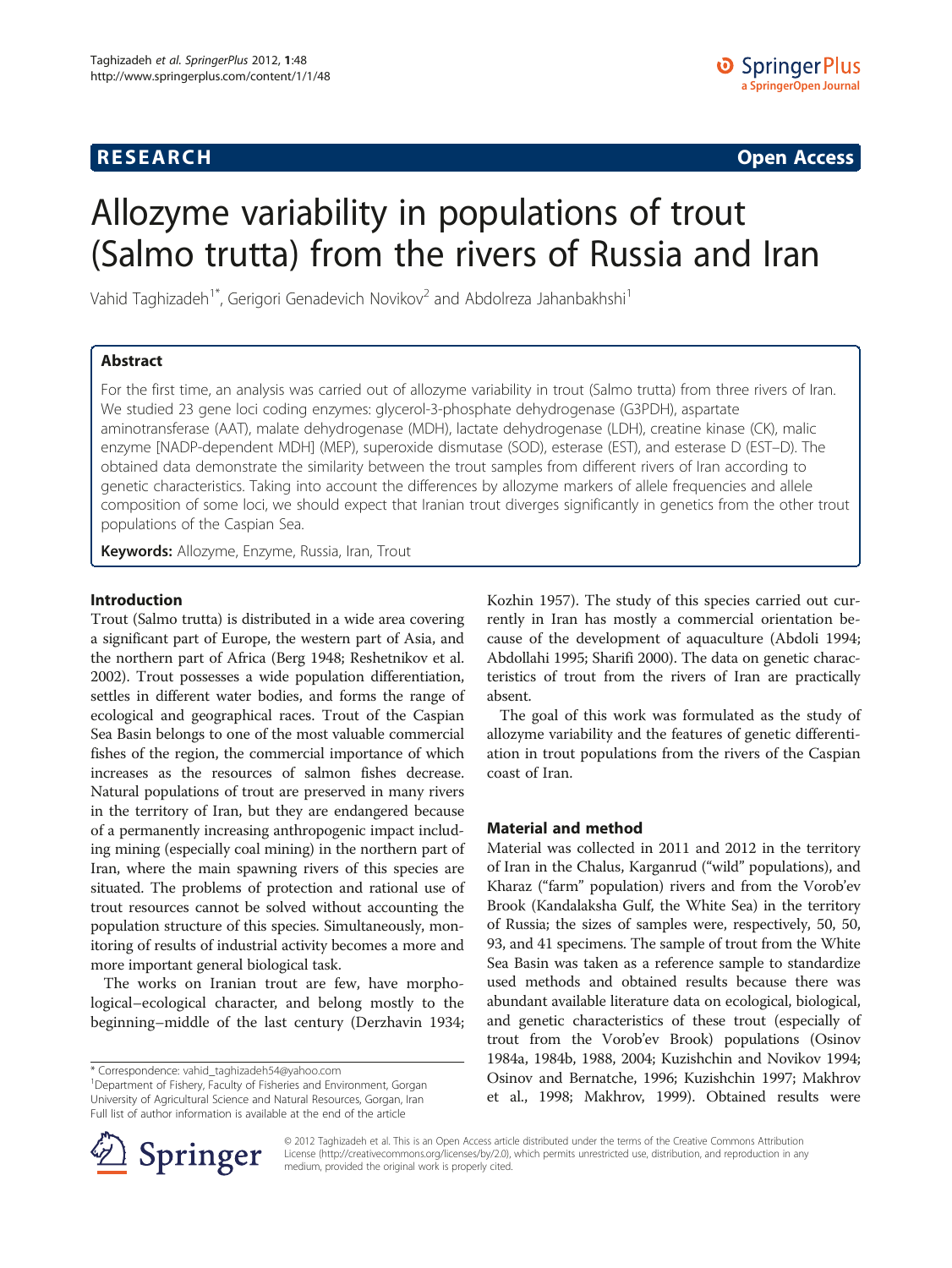analyzed using also available literature on trout from the rivers of the Caspian and Black sea basins.

The Karganrud, Kharaz, and Chalus rivers (Figure 1) run in the northern part of Iran in the Alborza mountain range and fall into the Caspian Sea. Hydrological and hydrochemical characteristics of these rivers are typical for mountain rivers. Maximal distance between these rivers is 420 km, so collecting of trout samples covered completely the Caspian coast of Iran.

Fishes were captured by means of electric fishing (excluding the fish farm on the Kharaz River) and were transported in a frozen state (whole) to the Department of Ichthyology, Moscow State University, for biological and genetic analysis.

Genetic analysis was carried out by marker loci used traditionally for trout by Russian and foreign researchers (Osinov, [1984b](#page-4-0); Allendorf et al., [1977](#page-4-0)). Samples of the following tissues were taken for the analysis: white muscles, liver, eye. Electrophoresis in polyacrylamide gel was carried out according to two methods described in literature (Davis [1964;](#page-4-0) Peacock et al., [1965;](#page-4-0) Osinov, [1984a](#page-4-0)).

The gene loci were studied, coding following enzymes: glycerol-3-phosphate dehydrogenase(G3PDH), aspartate aminotransferase (AAT), malate dehydrogenase (MDH), lactate dehydrogenase (LDH), creatine kinase (CK), malic enzyme [NADP-dependent MDH] (MEP), superoxide dismutase (SOD), esterase (EST), and esterase D (EST–D). The alleles in the studied allozyme loci during the primary treatment of material were designated according to the nomenclature rules and manuals for salmon fishes (Osinov, [1984a](#page-4-0), [1984b;](#page-4-0) Osinov and Bernatche, [1996](#page-4-0); Allendorf et al., [1977;](#page-4-0) Allendorf and Utter, [1979;](#page-4-0) Waples, [1988;](#page-4-0) Shaklee et al., [1990\)](#page-4-0). To increase the reliability of allele identification according to their relative electrophoretic mobility, we carried out the combined distillation of samples from the Caspian Sea and White Sea basins in the same block.

Genetic interpretation of observed variations in the studied loci was carried out according the schemes described in literature. Simple codominant heritability is assumed for the loci EST–D\*, LDH–5\*, sMEP–3\*, EST–2\*, mSOD–2\*, and sSOD–3\* (Osinov [1984b](#page-4-0), [1988;](#page-4-0) Osinov and Pavlov [1998\)](#page-4-0). The model of inheritance suggested the equality of frequencies for both loci in alleles and was suggested for isoloci sMDH–3,4\* and sAAT–1,2\* (Osinov, [1984b](#page-4-0), [1988](#page-4-0); Osinov and Bernatche [1996\)](#page-4-0). The model of inheritance assuming the polymorphism of only one locus was suggested for duplicated loci mMEP–1,2\*, sMDH–1,2\*, LDH–1,2\*, LDH–3,4\*, G3PDH–2,3\*, and CK–1,2\* (Osinov, [1984b, 1988](#page-4-0); Osinov and Bernatche [1996](#page-4-0)). The correspondence between observed and theoretical (according the Hardy-Weinberg-Castle model) distribution of genotypes was tested using the χ2 test. The significance of difference of allele frequencies between the samples was assessed with the help of Fisher's F- test (Urbakh, [1963](#page-4-0)). Genetic identity and standard genetic distances between the trout populations were calculated according Nei's method (Nei [1975a](#page-4-0), [1975b, 1981](#page-4-0)) in the TEPGA software program package.

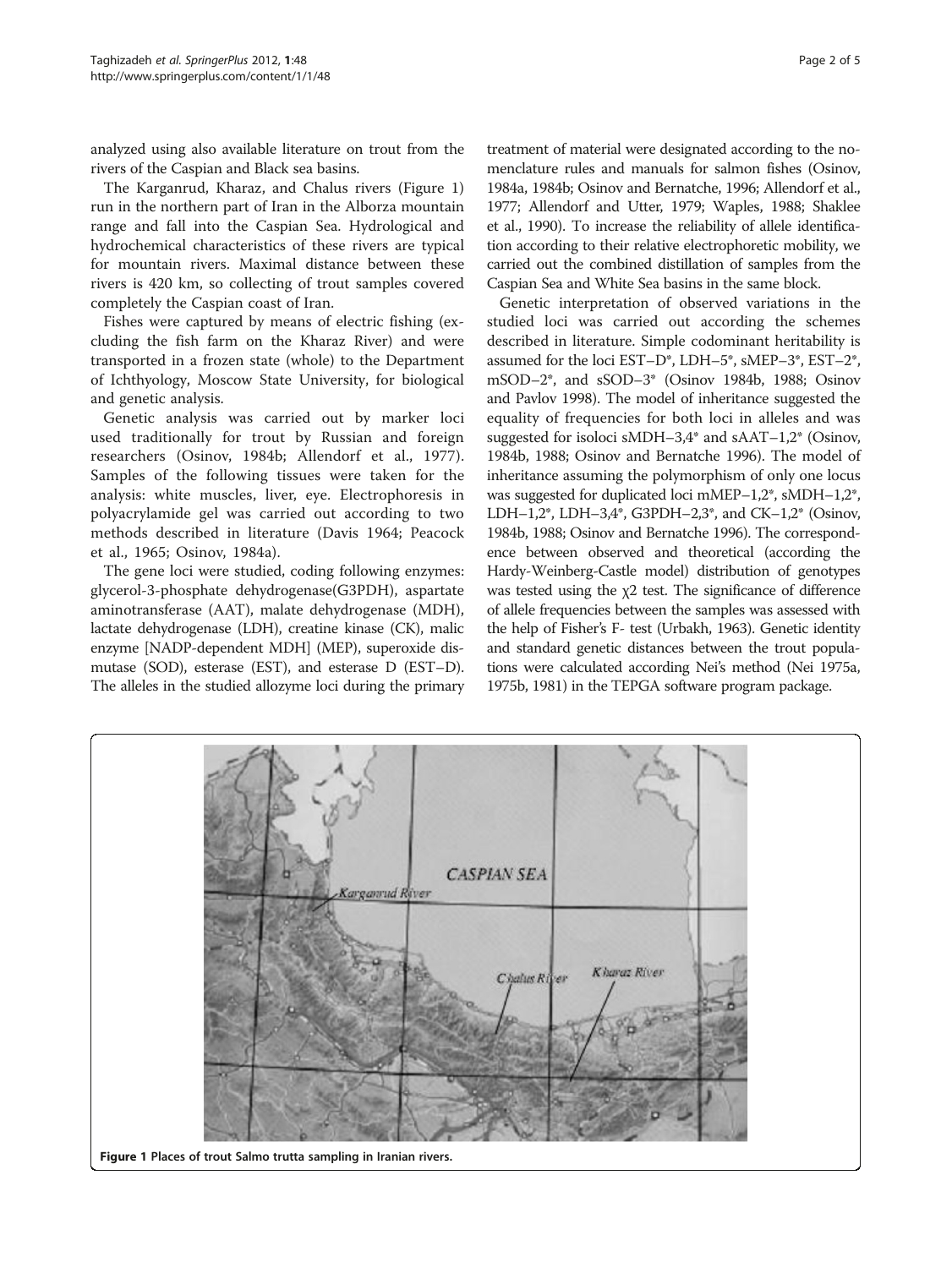|                              |            | <b>Samples</b> |                |                          |             |  |  |  |
|------------------------------|------------|----------------|----------------|--------------------------|-------------|--|--|--|
| Locus, allel                 |            | Vorob'ev       | Kharaz         | Chalus                   | Karganrud   |  |  |  |
|                              |            | <b>Brook</b>   | River          | River                    | River       |  |  |  |
| sAAT-1,2*100                 |            | 0.870          |                |                          |             |  |  |  |
| $*120$                       |            | 0.220          | i,             |                          |             |  |  |  |
|                              | $\sqrt{n}$ | 41             |                |                          |             |  |  |  |
|                              | $x^2$      | 16.25          |                |                          |             |  |  |  |
|                              | р          | 0.05           |                |                          |             |  |  |  |
| LDH-5*100                    |            | 0.351          | 0.984          | 0.96                     | 0.97        |  |  |  |
| $*90$                        |            | 0.649          | 0.016          | 0.04                     | 0.03        |  |  |  |
|                              | $\sqrt{n}$ | 37             | 93             | 50                       | 50          |  |  |  |
|                              | $x^2$      | 3.07           | 40.65          | 11.48                    | 21.50       |  |  |  |
|                              | р          | 0.05           | 0.001          | 0.01                     | 0.001       |  |  |  |
| sMDH-2*100                   |            | 0.611          | $\overline{a}$ |                          |             |  |  |  |
| *142 $(=$ *118) <sup>1</sup> |            | 0.389          |                |                          |             |  |  |  |
|                              | $\sqrt{n}$ | 36             |                |                          |             |  |  |  |
|                              | $x^2$      | 1.120          |                |                          |             |  |  |  |
|                              | р          | 0.05           |                |                          |             |  |  |  |
| sMDH-3,4*100                 |            | 1              | 0.864          | 0.835                    | 0.923       |  |  |  |
| $*75 (=50)^7$                |            | 0              | 0.136          | 0.923                    | 0.076       |  |  |  |
|                              | n          | 41             | 92             | 48                       | 49          |  |  |  |
|                              | $x^2$      | 0              | 6.86           | 2.23                     | 3.22        |  |  |  |
|                              | р          |                | 0.05           | 0.05                     | 0.05        |  |  |  |
| G3PDH-2*100                  |            | 0.988          | 0.983          | 0.97                     | 0.95        |  |  |  |
| $*116$                       |            | 0              | 0.017          | 0.03                     | 0.05        |  |  |  |
| $*75$                        |            | 0.012          | 0              | 0                        | 0           |  |  |  |
|                              | $\sqrt{n}$ | 41             | 91             | 50                       | 40          |  |  |  |
|                              | $x^2$      | 0.01           | 0.03           | 0.05                     | 0.11        |  |  |  |
|                              | р          | 0.05           | 0.05           | 0.05                     | 0.05        |  |  |  |
| sSOD-2*100                   |            | 1              | 0              | 0                        | 0           |  |  |  |
| $*80$                        |            | 0              | 0.296          | 0.194                    | 0.2         |  |  |  |
| *60                          |            | 0              | 0.704          | 0.806                    | 0.8         |  |  |  |
|                              | $\sqrt{n}$ | 41             | 93             | 49                       | 45          |  |  |  |
|                              | $x^2$      | $\mathbf 0$    | 0.19           | 0.59                     | 0.55        |  |  |  |
|                              | p          |                | 0.05           | 0.05                     | 0.05        |  |  |  |
| sMEP-3*100                   |            | 1              | $\overline{a}$ | $\overline{\phantom{0}}$ | 0.333       |  |  |  |
| $*90$                        |            | 0              |                |                          | 0.667       |  |  |  |
|                              | $\sqrt{n}$ | 41             |                |                          | 24          |  |  |  |
|                              | $x^2$      | 0              |                |                          | 0.38        |  |  |  |
|                              | p          |                |                |                          | 0.05        |  |  |  |
| EST-D*100                    |            | 1              | $\mathbf 0$    | 0                        | $\mathbf 0$ |  |  |  |
| $*145$                       |            | $\mathbf 0$    | 0.025          | 0                        | 0.033       |  |  |  |
| $*124$                       |            | $\mathbf 0$    | 0.975          | $\mathbf{1}$             | 0.667       |  |  |  |
|                              | $\sqrt{n}$ | 41             | 79             | 50                       | 30          |  |  |  |
|                              |            |                |                |                          |             |  |  |  |

### Table 1 Allele frequencies in polymorphic loci in the studied samples of trout Salmo trutta

Table 1 Allele frequencies in polymorphic loci in the studied samples of trout Salmo trutta (Continued)

|                                                                                   |  | 0.05  |  | 04 ( |  |
|-----------------------------------------------------------------------------------|--|-------|--|------|--|
|                                                                                   |  | 0 O 5 |  | N 05 |  |
| Note: $\frac{1}{2}$ -according the nomenclature suggested by Osinov (1988); n—the |  |       |  |      |  |

number of studied fishes.

## Results and discussion

The population-genetic analysis we carried out using a sum total of 23 enzyme loci, 10 of which were polymorphic (Table 1).

Testing of equilibrium (χ2-test) demonstrated good agreement between observed and theoretical distributions of genotypes in all samples excluding LDH–5\* (in three samples from the rivers of Iran). Locus LDH–5\* was present in the studied samples by the two-allele system: alternative allele \*90 had high frequency in the sample from the White Sea Basin, but this allele was presented as rare in the samples from the Caspian Sea (Iranian rivers) Basin (Table 1). In the samples from every river (Kharaz, Chalus, and Karganrud), one homozygote 90/90 and single heterozygotes 100/90 (respectively 1, 2, and 1) were present in locus LDH–5\*, and this caused the displacement of equilibrium and heterogeneity at a high level of significance. We cannot provide an explanation of this situation at the current stage, but it should be noted that similar character of phenotype distribution (presence in the single of heterozygotes and homozygotes by rare allele) we found in the study of allozyme markers of redfish Sebastes mentella from the Irminger Sea (Stroganov & Novikov [2004\)](#page-4-0); the bias at the expense of the appearance of the homozygote of rare allele was observed sometimes in salmons, for example, in Dolly Varden trout Salvelinus malma (Osinov [2002](#page-4-0)). The significance of difference between the frequencies of the main alleles in the studied loci was evaluated (paired-comparison) using Fisher's F-test Urbakh [1963](#page-4-0)). Significant differences in allele frequencies between the samples from Iranian rivers and the sample from the Vorob'ev Brook in the White Sea Basin was determined by five loci: LDH–5\*, sMDH–3,4\*, sSOD–2\*, sMEP–3\*, and EST–D\* (Table [2\)](#page-3-0). The samples from Iranian rivers did not differ significantly from one another in the frequencies of the main alleles in the studied loci.

The comparison of allele composition of gene loci, which is used for revealing the qualitative differences between the populations, was carried out using own data and involving the published results (Osinov [1984b, 1988](#page-4-0); Kazakov & Titov [1992](#page-4-0); Osinov & Bernatche [1996](#page-4-0)). The differences in allele composition between the samples from the basins of the White Sea and Caspian Sea were found by following studied enzyme loci: G3PDH–2\*, sSOD–2\*, EST–D\* and sMEP–3\* (Figures [2, 3](#page-3-0) and [4](#page-4-0)). Allele composition of loci in the samples from the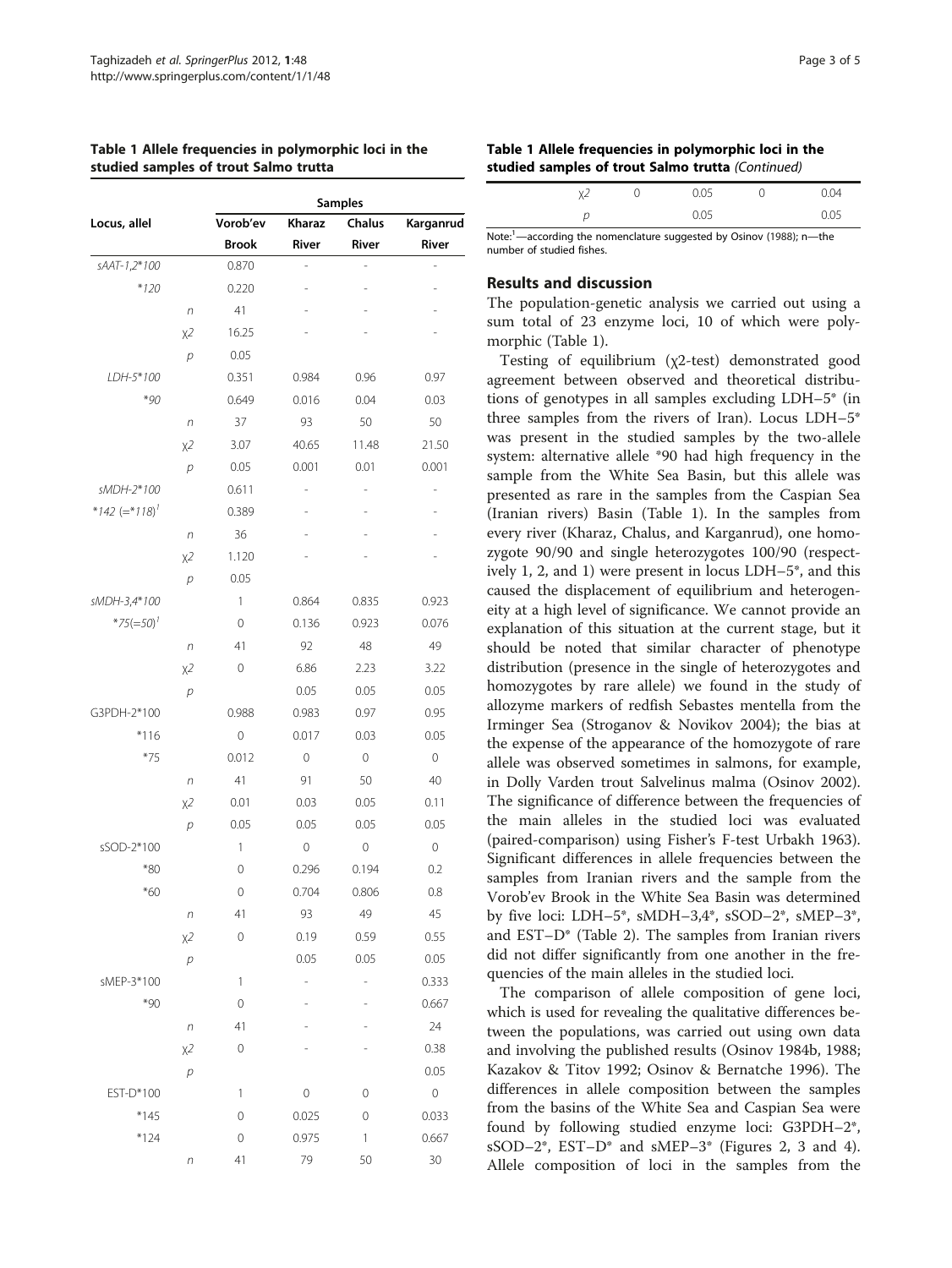|             | <b>Values of U-criterion</b> |                     |                        |                          |                                |                          |  |
|-------------|------------------------------|---------------------|------------------------|--------------------------|--------------------------------|--------------------------|--|
| Loci        | <b>Vorob'ev Brook</b>        | Vorob'ev Brook-     | Vorob'ev Brook-        | Kharaz River-            | Kharaz River-                  | <b>Chalus River-</b>     |  |
|             | <b>Kharaz River</b>          | <b>Chalus River</b> | <b>Karganrud River</b> | <b>Chalus River</b>      | <b>Karganrud River</b>         | Karganrud River          |  |
| $IDH-5*$    | 8.108***                     | $6.780***$          | $6.780***$             | 0.590                    | $\qquad \qquad \longleftarrow$ |                          |  |
| $sMDH-3,4*$ | $4.020***$                   | $3.930***$          | $2.660**$              | 0.454                    | 1.090                          | 1.350                    |  |
| G3PDH-2*    | 0.220                        | 0.610               | 1.039                  | 0.490                    | 0.990                          | $\overline{\phantom{0}}$ |  |
| $sSOD-2*$   | $10.600***$                  | $10.500***$         | $10.500***$            | 1.350                    | .230                           | 0.029                    |  |
| $s$ MFP-3*  | $-$                          | -                   | $9.030***$             | $\overline{\phantom{0}}$ | $\qquad \qquad =$              | $\overline{\phantom{0}}$ |  |
| $FST-D^*$   | 13.300***                    | 14.800***           | 12.800***              | 1.760                    | 0.139                          | 1.580                    |  |

<span id="page-3-0"></span>Table 2 Paired-comparison (by Fisher) of significance of differences between allele frequencies in the studied samples of trout Salmo trutta

Note: The difference is significant at p:  $*$  <0.05,  $**$  <0.01,  $***$  <0.001.

Caspian Sea Basin, i.e., within the group of Caspian trout, was also compared using available literature data.

The differences in allele composition between the sam- ples from Iranian rivers of the southern Caspian Sea coast (own data) and from the rivers of the western coast of the Caspian Sea (Osinov [1984b, 1988;](#page-4-0) Osinov & Bernatche [1996](#page-4-0)) were found by the following enzyme loci: EST–D\*, G3PDH–2\*, and sSOD–2\*. The data by Osinov & Bernatche ([1996](#page-4-0)) suggest also significant genetic differentiation of trout populations from the rivers of the northwestern and western coast of the Caspian Sea.

Genetic distances and identities of trout populations were calculated in our work by 12 gene loci. High values of identity of the samples from Iranian rivers were obtained (0.9968–0.9977). Standard genetic distances between trout samples from Iranian rivers ranged from 0.0023 to 0.0031, and this fact suggests their genetic community (Table [3\)](#page-4-0).

 $\overline{c}$ 3 4  $SOD-1*$  $SOD-2*$ ∍ SOD–3\* Figure 2 Electrophoretic phenotypes of loci SOD–1,2,3\* in muscle of trout Salmo trutta and their genetic interpretation. Trout of White Sea: 1, SOD–1\* (100/100), SOD–2\* (100/100), SOD–3\* (100/100). Trout of Iran: 2, SOD–1\* (100/100), SOD–2\* (60/60), SOD– 3\* (100/100); 3, SOD–1\* (100/100), SOD–2\* (60/80), SOD–3\* (100/ 100); 4, SOD–1\* (100/100), SOD–2\* (80/80), SOD–3\*(100/100).

Standard genetic distances in trout from the basins of the Caspian Sea (Iran) and the White Sea were compared also using available literature data. According to the results presented in the work of Osinov & Bernatchez ([1996](#page-4-0)) by 36 allozyme loci, the values of genetic distances between the trout samples from the rivers of the Caspian Sea basin ranged from 0.026 to 0.068 (the sample from the Tsna River was not considered), and in the samples from the rivers of the White Sea Basin, from 0.0091 to 0.024. Genetic distances between the basins ranged from 0.0804 to 0.1607. According to our data, the comparison between the trout samples from the Vorob'ev Brook and from Iranian rivers revealed higher values of standard genetic distances: 0.3217– 0.3395. However, the values could be overestimated in our case because of less total number of analyzed loci, and this fact agrees well with Nei's note ([1981\)](#page-4-0): average index of distortion increases when less than 30 loci are used in calculations.

Hence, the data obtained in our study demonstratethe similarity between trout samples from different Iranian rivers by genetic characteristics (allozyme mark- ers: allele frequencies and allele composition of loci). Taking into consideration that the Karganrud River is situated in the west and the Kharaz River almost in the easternmost Caspian coast of Iran, we can state with relative